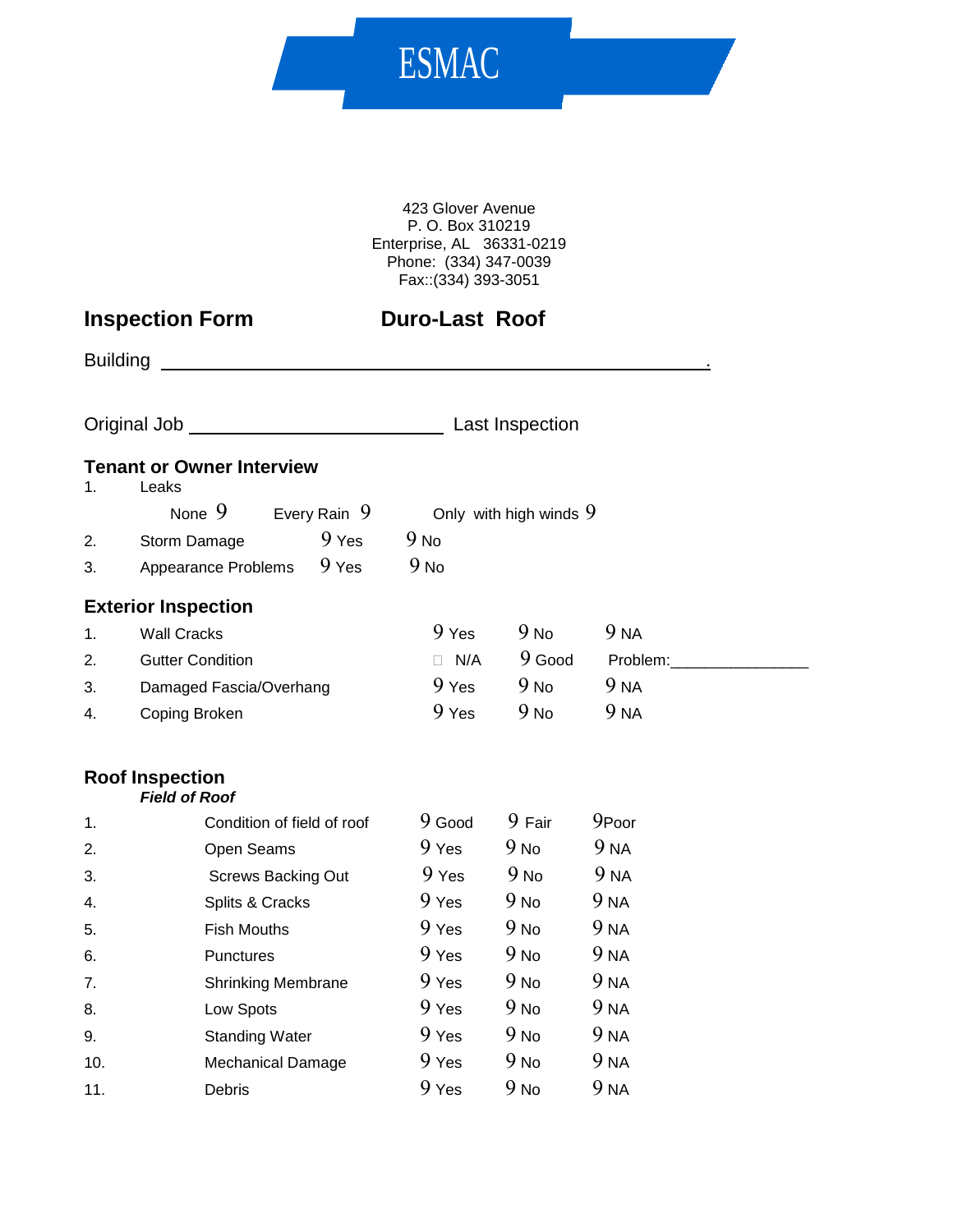# **Roof Inspection**

|     | <b>Base Flashing</b>                |          |                |                     |
|-----|-------------------------------------|----------|----------------|---------------------|
| 1.  | <b>General Condition</b>            | 9 Good   | 9 Fair         | 9Poor               |
| 2.  | Top of Flashing Exposed             | 9 Yes    | $9$ No         |                     |
| 3.  | <b>Flashing Slipped</b>             | $9$ Yes  | $9$ No         |                     |
| 4.  | <b>Flashing Wrinkled Vertically</b> | $9$ Yes  | 9 No           |                     |
| 5.  | <b>Flashing Deteriorated</b>        | $9$ Yes  | $9$ No         |                     |
| 6.  | <b>Surfacing Deteriorated</b>       | $9$ Yes  | $9$ No         |                     |
| 7.  | Too Low                             | 9 Yes    | $9$ No         |                     |
| 8.  | Counter flashing open               | 9 Yes    | $9$ No         |                     |
| 9.  | <b>Punctures</b>                    | $9$ Yes  | $9$ No         |                     |
| 10. | Water behind                        | $9$ Yes  |                | 9 No Why __________ |
|     | <b>Metal Edge</b>                   |          |                |                     |
| 1.  | <b>Metal Cover Missing</b>          | 9 Yes    | 9 No           | 9 NA                |
| 2.  | Caulking Open                       | 9 Yes    | $9$ No         | 9 NA                |
| 3.  | Wind Damage Raised                  | 9 Raised | 9 Missing 9 NA |                     |
| 4.  | <b>Cover Plates Missing</b>         | 9 Yes    | $9$ No         | 9 NA                |
| 5.  | <b>Water Behind</b>                 | 9 Yes    | $9$ No         | $9$ NA Why          |
|     | <b>Drainage</b>                     |          |                |                     |
| 1.  | <b>Standing Water</b>               | 9 Yes    | $9$ No         | 9 NA                |
| 2.  | Clogged Drains/Downspouts 9 Yes     |          | $9$ No         | 9 NA                |
| 3.  | Insufficient slope                  | Yes      | $9$ No         | 9 NA                |
| 4.  | <b>Trash Accumulation</b>           | 9 Yes    | $9$ No         | 9 NA                |
|     |                                     | 9 Yes    | $9$ No         |                     |
|     | <b>Photographs Attached</b>         |          |                |                     |

*Comments:*

Scheduled Repairs: \_\_\_\_\_\_\_\_\_\_\_\_\_\_\_\_\_\_\_\_\_\_\_\_\_\_\_\_\_\_\_\_\_\_\_\_\_\_\_\_\_\_\_\_\_\_\_\_\_\_\_\_

Inspected by: Date:

 $\_$  , and the set of the set of the set of the set of the set of the set of the set of the set of the set of the set of the set of the set of the set of the set of the set of the set of the set of the set of the set of th

 $\_$  ,  $\_$  ,  $\_$  ,  $\_$  ,  $\_$  ,  $\_$  ,  $\_$  ,  $\_$  ,  $\_$  ,  $\_$  ,  $\_$  ,  $\_$  ,  $\_$  ,  $\_$  ,  $\_$  ,  $\_$  ,  $\_$  ,  $\_$  ,  $\_$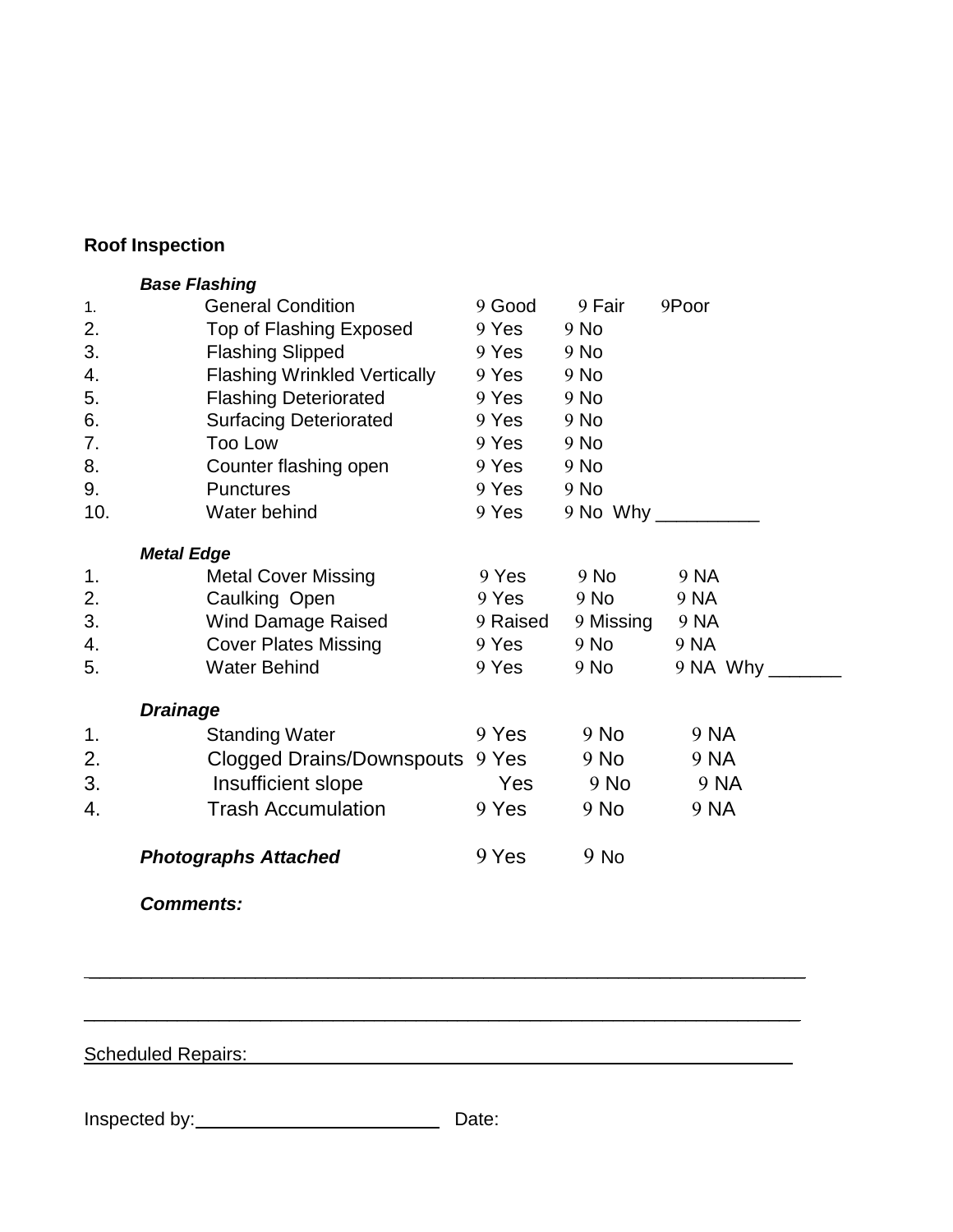# ESMAC

423 Glover Avenue P. O. Box 310219 Enterprise, AL 36331-0219 Phone: (334) 347-0039 Fax::(334) 393-3051

# **Inspection Form – Shingle Roof**

Building:

Original Job Completed: Last Inspection:

#### **Tenant or Owner Interview**

|    | Leaks                     | None 9 | Every Rain $9$ Only with high winds $9$ |
|----|---------------------------|--------|-----------------------------------------|
| 4. | Storm Damage              | 9 Yes  | 9 No Where                              |
| 5. | Appearance Problems 9 Yes |        | 9 No Where                              |

#### **Exterior Inspection**

| 5. | Wall Cracks                 | 9 Yes            | 9 <sub>No</sub> | 9 NA            |
|----|-----------------------------|------------------|-----------------|-----------------|
| 6. | <b>Condition of Gutters</b> | 9 N/A            | $9$ Good        | ∃ Problem.      |
| 7. | Damaged Fascia/Overhang     | 9 <sub>Yes</sub> | 9 <sub>No</sub> | 9 na            |
| 8. | <b>Bitumen Dripping</b>     | 9 <sub>Yes</sub> | 9 <sub>No</sub> | 9 <sub>NA</sub> |
| 9. | Coping Broken               | 9 Yes            | 9 No            | 9 NA            |

### **Roof Inspection**

*Field of Roof*

| 12.            | Condition of field of roof | 9 Good           | 9 Fair          | 9Poor           |
|----------------|----------------------------|------------------|-----------------|-----------------|
| 13.            | Cracks                     | 9 Yes            | 9 <sub>No</sub> | 9 NA            |
| 14.            | <b>Blisters</b>            | 9 <sub>Yes</sub> | 9 <sub>No</sub> | 9 <sub>NA</sub> |
| 15.            | <b>Splits</b>              | 9 <sub>Yes</sub> | 9 <sub>No</sub> | 9 <sub>NA</sub> |
| 16.            | <b>Fish Mouths</b>         | 9 <sub>Yes</sub> | 9 <sub>No</sub> | 9 <sub>NA</sub> |
| 6              | Punctures                  | 9 <sub>Yes</sub> | 9 <sub>No</sub> | 9 <sub>NA</sub> |
| $\overline{7}$ | <b>Exposed Felts</b>       | 9 <sub>Yes</sub> | 9 <sub>No</sub> | 9 <sub>NA</sub> |
| 17.            | <b>Deteriorated Felts</b>  | 9 <sub>Yes</sub> | 9 <sub>No</sub> | 9 <sub>NA</sub> |
| 18.            | Low Spots                  | 9 Yes            | 9 <sub>No</sub> | 9 <sub>NA</sub> |
| 19.            | <b>Standing Water</b>      | 9 <sub>Yes</sub> | 9 <sub>No</sub> | 9 <sub>NA</sub> |
| 20.            | <b>Mechanical Damage</b>   | 9 <sub>Yes</sub> | $9$ No          | 9 NA            |
| 21.            | Debris                     | 9 Yes            | $9$ No          | 9 NA            |